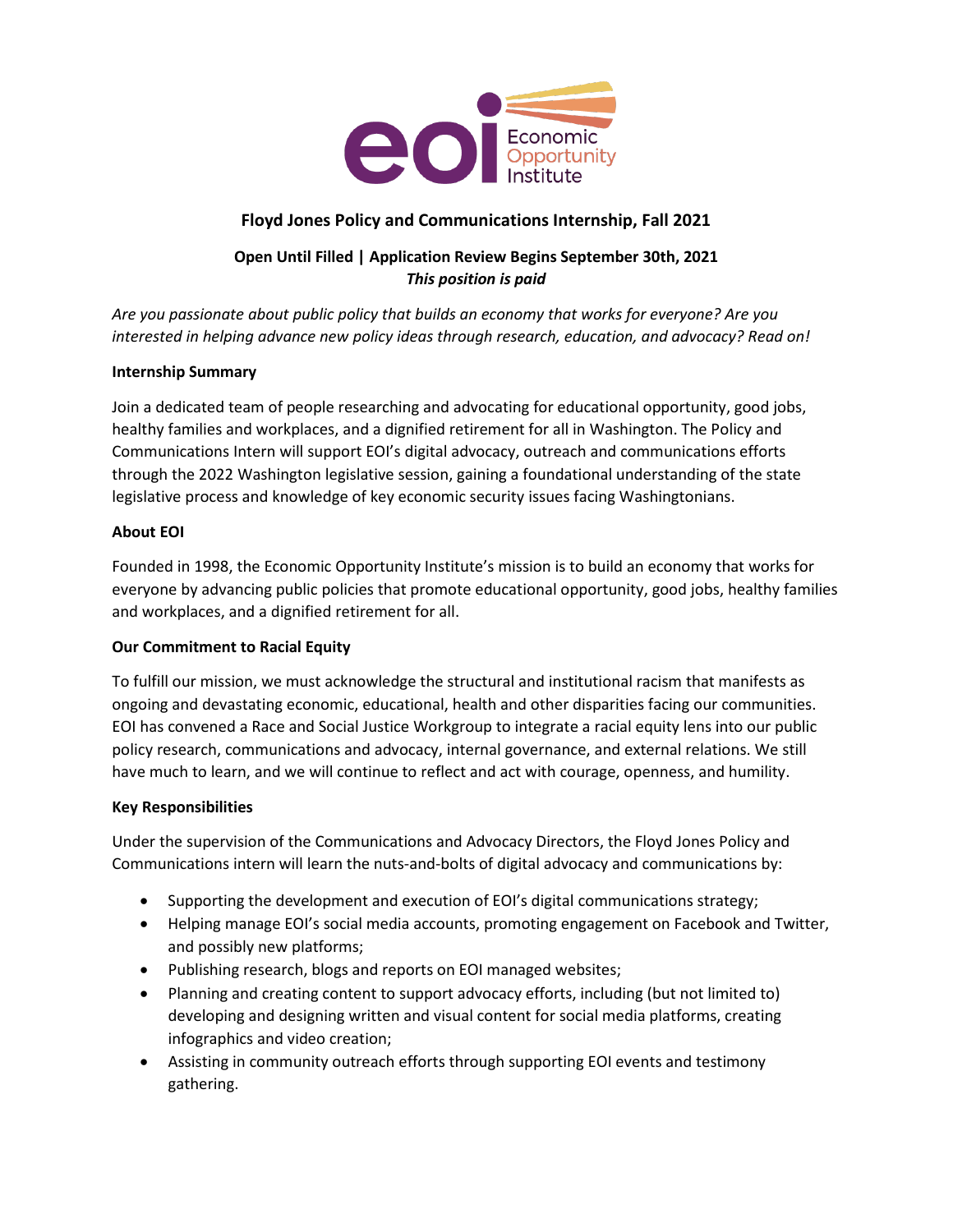Given the dynamic nature of public policy communications, candidates must be willing and able to write and create content for a number of different issue areas as required – including, but not limited to: early learning, family leave insurance, minimum wage, state economy, higher education, health care, retirement security, social security, and state tax/budget issues. You'll also need to be ready to support EOI's communications and fundraising work with occasional technical and administrative projects.

## **Preferred Experience/Qualifications**

Applicants do not have to be current students. However, internships can be tailored to satisfy requirements for school credit if mutually agreed. The ideal candidate will possess many of the following skills, experiences and qualifications:

- An interest in progressive public policy issues surrounding broad-based economic opportunity and security, and enthusiasm for EOI's mission, policy goals, and organizational values.
- A demonstrated commitment to racial equity, including experience working with diverse populations and contributing to anti-racism efforts.
- Excellent written and oral communication skills able to understand complex policy subjects and write accurate, clear and compelling material suitable for publication for various platforms/publications.
- Proficiency with Microsoft Office (Word, Excel, Outlook, Teams).
- Familiarity with Wordpress and/or Constant Contact is a plus.
- A willingness to take initiative and problem solve independently and the ability to recognize when it's time to seek assistance.
- Superb organizational skills, very strong attention to detail, positive attitude, and flexibility on work assignments. Able to meet deadlines, prioritize tasks, stay on top of all to-do/follow-up items.
- Experience with community outreach and organizing through social media using Instagram, Twitter and Facebook.
- Passion for developing creative and engaging written and visual content.
- Interest in graphic design and video creation and/or experience using the adobe creative suite or Canva is a plus.
- Flexibility and willingness to respond to changing needs of EOI's office and team.

## **Schedule**

The Floyd Jones Policy and Communications Internship is a six-month opportunity beginning November  $1<sup>st</sup>$ , 2021 and ending April  $1<sup>st</sup>$ , 2022, with 30 hours of work per week. Specific working hours are flexible, provided they fall during normal office hours ( $8$  a.m.  $-6$  p.m.). The Policy and Communications Intern may be occasionally asked to be available on evenings and/or weekends as necessitated by the legislative schedule. EOI is currently remote due to the pandemic, with the option of coming into our Seattle office for occasional work or meetings.

## **Compensation**

The Floyd Jones Policy and Communications Internship is paid at 133% of Seattle minimum wage, currently \$22.20 per hour with potential to increase for a cost of living adjustment.